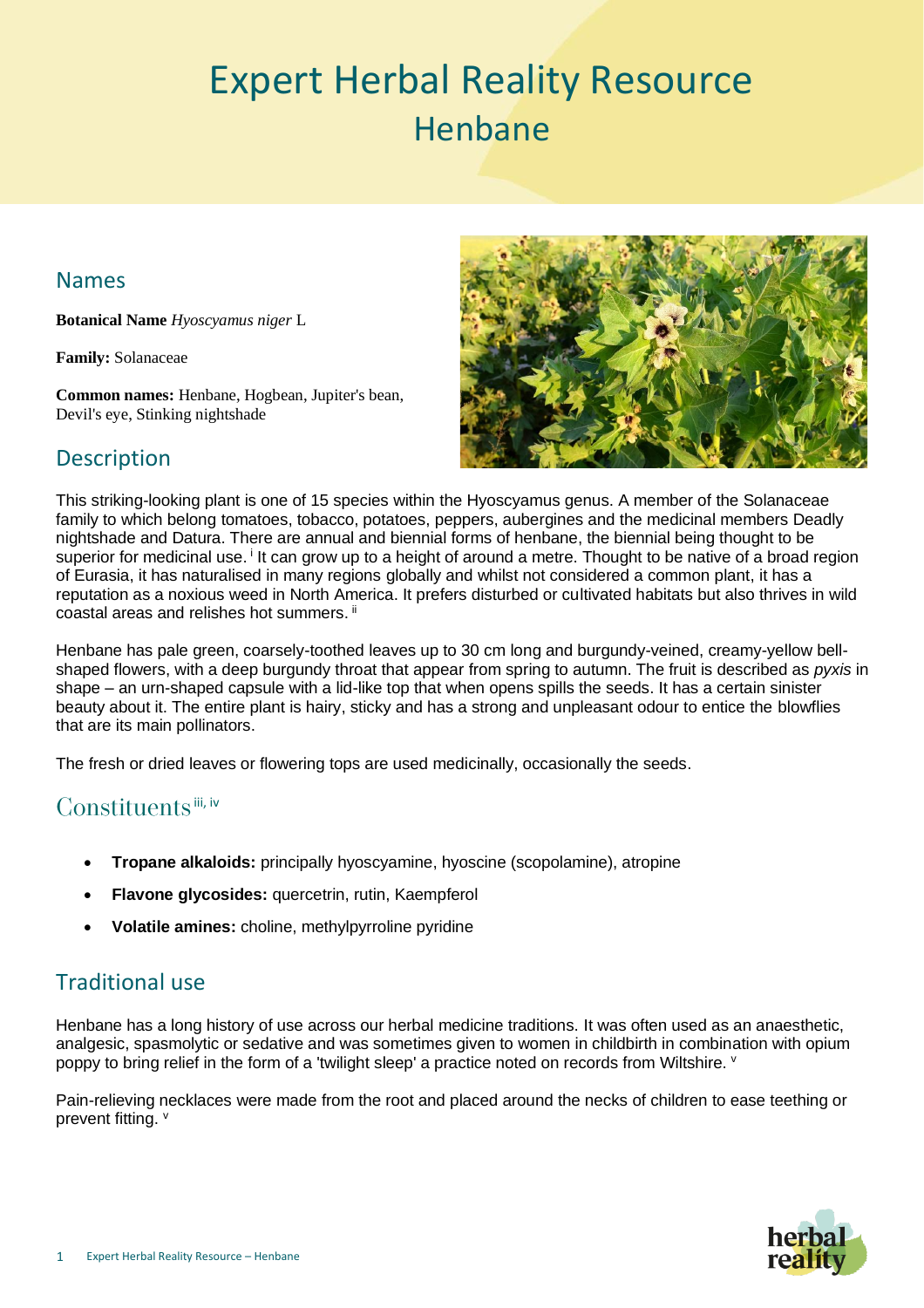Henbane was one of the plants used in soporific sponges or *spongia somnifera* and pomanders or 'sleeping apples' used prior to anaesthesia back in the Middle Ages. vi

In Tibetan medicine the seeds have been used as a remedy against intestinal worms, tumours, toothache and inflammation of the lungs. Vil

A paste of the seeds is used in Ayurvedic medicine to be applied over painful joints, including for gout and also for neuralgic or dental pain. It is also prescribed for tremor in cases of Parkinson's disease and for spasm within the smooth muscle.

It has a tradition of use traceable back to the Babylonians and a long association with soothsaying, witchcraft and magic.

# Traditional actions

Anticholinergic - antispasmodic, especially indicated for urinary spasm, sedative, narcotic and analgesic

#### What practitioners say

Caution is key and practitioners will only ever use such a herb if no other will suffice. Drop doses of this herb are usual and are prescribed when such circumstances arise, with a very gradual increase if required and never exceeding a maximum daily dose.

**Urinary system:** It is of use for acute presentations such as renal colic, being as it is spasmolytic on the smooth muscle of the urinary tract. Practitioners are ever watchful in case of urinary retention for which it is contraindicated.

**Digestive system:** Henbane can be a valuable remedy for severe spasm in the gut where other, milder herbs may not be as effective, including for use in biliary colic (gall bladder spasm). It can significantly slow down the transit time of the gut and reduce the secretory ability so has sometimes been used in cramping associated with severe bouts of diarrhoea.

**Respiratory system**: Datura is sometimes thought to be more indicated for asthma, however henbane is also useful here and can also be helpful in cases of whooping cough.



**Nervous system:** Henbane can be indicated in Parkinson's disease, for use in tremors or excessive salivation. In Ayurvedic medicine it is often used in a combination therapy for this condition. Vill It is also of use in neuralgia and myalgia and can help with the symptoms of Meniere's disease and motion sickness.

**Externally:** It has been used topically in the form of an oil for neuralgia including sciatic pain and myalgia and gout.

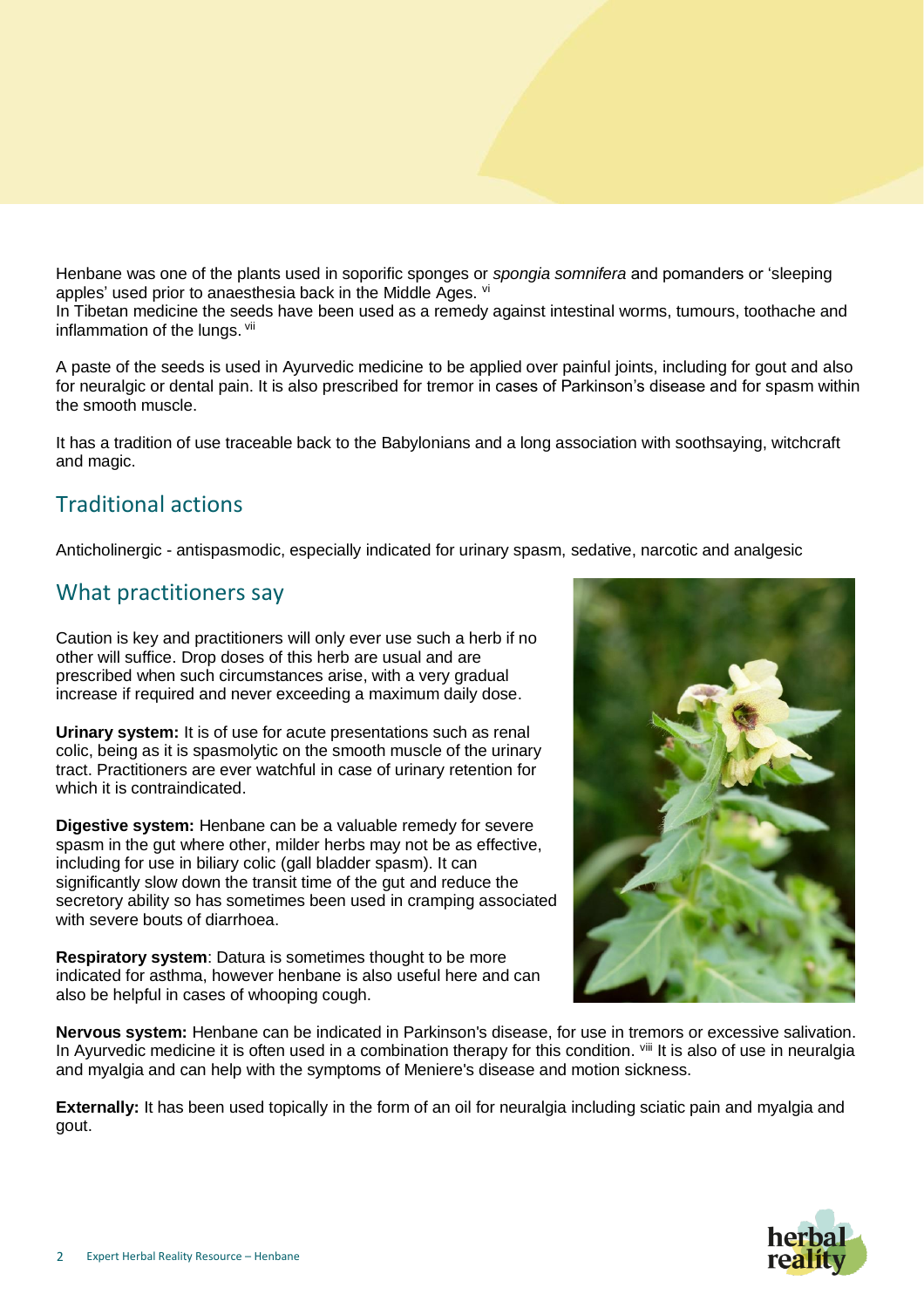## Evidence

The different alkaloids have slightly different properties, however as a whole, henbane inhibits the release of the neurotransmitter acetylcholine and thus has a dampening down effect on the parasympathetic portion of the autonomic nervous system. Henbane causes a decrease in sweat, salivary, gastric and bronchial secretions, lessens the tone and motility of smooth muscle in the urinary and gastrointestinal tracts and increases the pulse rate.

There is a paucity of quality human trials data on henbane however, a recent small randomised clinical trial was carried out on the effects of propolis combined



with henbane for clinical symptoms in patients with acute respiratory syndrome associated with Covid-19. The formulation was given to 50 patients of mixed sex between the ages of 18 and 75 in the form of a syrup. A significant improvement was observed in the intervention group on a number of symptoms including reduction of cough, shortness of breath and chest pain, compared to those on placebo. These improvements became more pronounced with the increasing number of days of treatment. These initial findings are promising and call for larger studies. ix

# Safety

This herb is a poison. In the UK it falls under the legislation for Human Use Regulations 2012 within the schedule 20 part 2 herbs. This means that it is a practitioner-only medicine and has clear maximum weekly and single doses. <sup>x</sup> The reason for this is that it has a narrow therapeutic window, (the effective therapeutic dose is close to the poisonous one).

Symptoms of over-dosage can start with a dry mouth, dry skin, dilated pupils, warm, flushed skin and agitation, going on to include impaired vision, delirium, hallucinations, convulsions and coma. It can cause death from heart or respiratory failure. Definitely not a plant to mess with.

It is certainly contraindicated in pregnancy and lactation and also in glaucoma, tachycardic arrythmia (rapid heart rate), and urinary retention.

As henbane is classed as a restricted herb within UK legislation it can only be prescribed following a one-to-one consultation with a qualified practitioner. <sup>x</sup> In many countries the use of henbane is illegal.

## **Dosage**

Maximum weekly dose is 20 ml of a 1:10 tincture Maximum single dose: 100mg Maximum daily dose: 300mg Practitioners start low and only slowly work upwards if required, in drop doses whilst monitoring closely. Effects can vary between individuals.